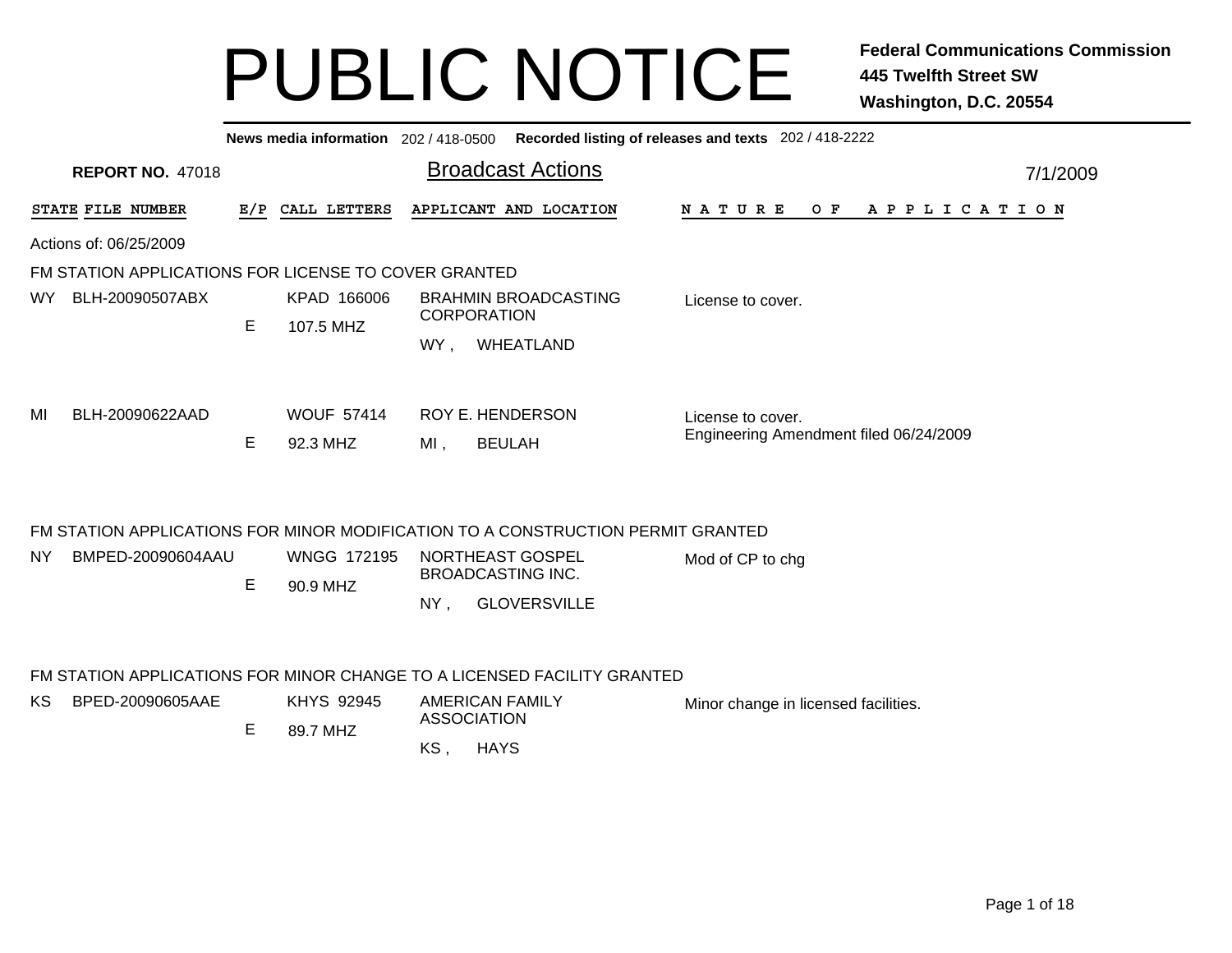|     |                                                        |     | News media information 202 / 418-0500 |                                                                              | Recorded listing of releases and texts 202 / 418-2222                                                                         |
|-----|--------------------------------------------------------|-----|---------------------------------------|------------------------------------------------------------------------------|-------------------------------------------------------------------------------------------------------------------------------|
|     | <b>REPORT NO. 47018</b>                                |     |                                       | <b>Broadcast Actions</b>                                                     | 7/1/2009                                                                                                                      |
|     | STATE FILE NUMBER                                      | E/P | CALL LETTERS                          | APPLICANT AND LOCATION                                                       | O F<br><b>NATURE</b><br>A P P L I C A T I O N                                                                                 |
|     | Actions of: 06/26/2009                                 |     |                                       |                                                                              |                                                                                                                               |
|     |                                                        |     |                                       | FM TRANSLATOR APPLICATIONS FOR MINOR CHANGE TO A LICENSED FACILITY DISMISSED |                                                                                                                               |
| NC. | BPFT-20090303ACT                                       | E   | <b>W228CE</b><br>157782<br>104.3 MHZ  | WHVN, INC.<br>NC,<br><b>CHARLOTTE</b>                                        | Minor change in licensed facilities, callsign W228CE.<br>Dismissed 6/26/2009 per Applicant's request-no letter sent.          |
|     | AM STATION APPLICATIONS FOR DIRECT MEASUREMENT GRANTED |     |                                       |                                                                              |                                                                                                                               |
| AL  | BZ-20090616ACQ                                         | P   | <b>WHEP 63429</b><br>1310 KHZ         | STEWART BROADCASTING<br>COMPANY, INC.                                        | <b>Direct Measurement</b>                                                                                                     |
|     |                                                        |     |                                       | <b>FOLEY</b><br>AL,                                                          |                                                                                                                               |
| WI  | BZ-20090617AEG                                         | P   | <b>WOBT 49801</b><br>1240 KHZ         | NRG LICENSE SUB, LLC<br><b>RHINELANDER</b><br>WI,                            | <b>Direct Measurement</b>                                                                                                     |
|     |                                                        |     |                                       | FM STATION APPLICATIONS FOR ASSIGNMENT OF LICENSE GRANTED                    |                                                                                                                               |
| NY. | BALH-20090427ABG                                       | E   | <b>WVTK 53613</b><br>92.1 MHZ         | VOX AM/FM, LLC<br>NY,<br>PORT HENRY                                          | Voluntary Assignment of License, as amended<br>From: VOX AM/FM, LLC<br>To: BURTON K. BARLOW AND LORI YOUNG-BARLOW<br>Form 314 |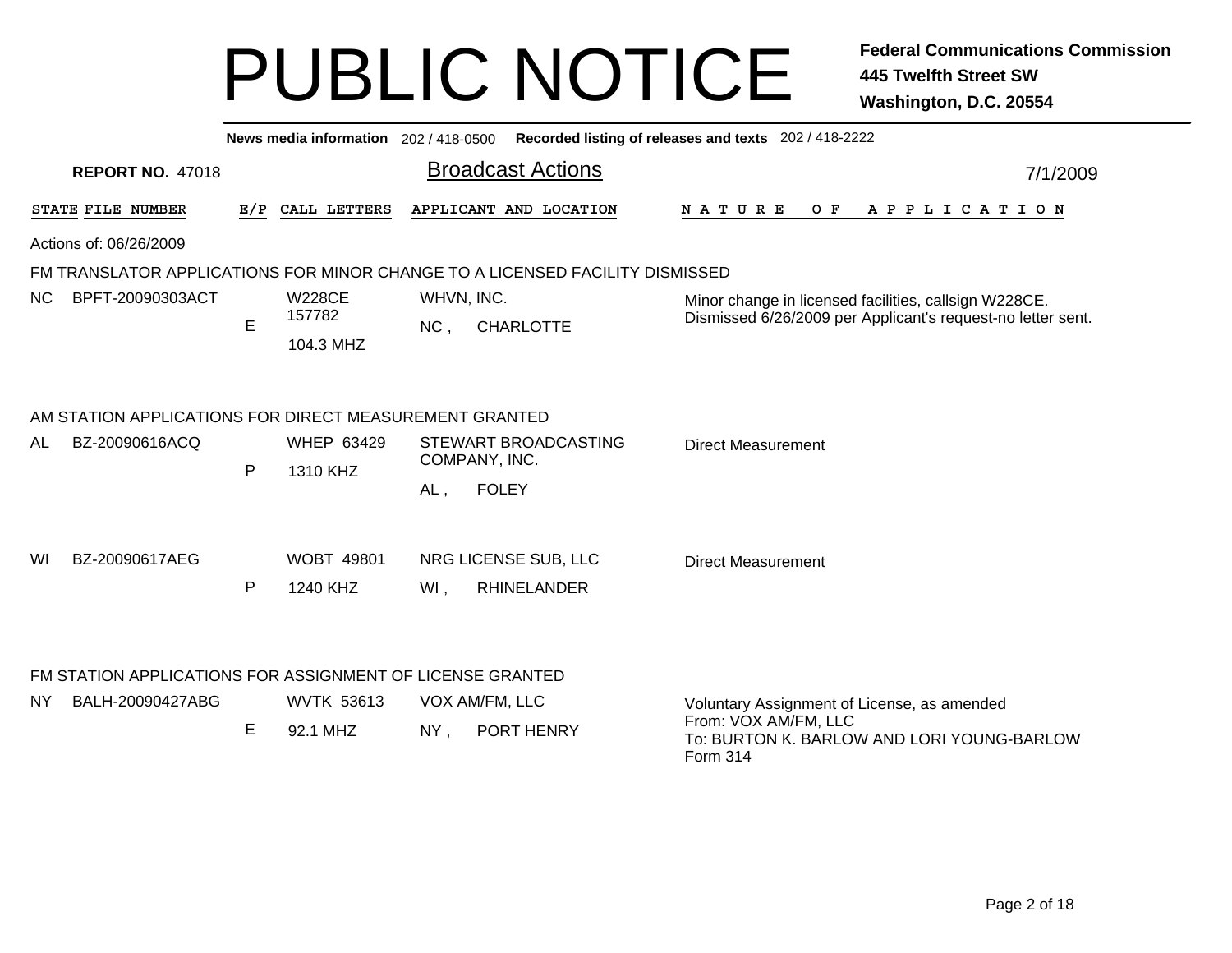|                        |                                                      |    |                   |        | News media information 202 / 418-0500 Recorded listing of releases and texts 202 / 418-2222 |                   |                |  |
|------------------------|------------------------------------------------------|----|-------------------|--------|---------------------------------------------------------------------------------------------|-------------------|----------------|--|
|                        | <b>REPORT NO. 47018</b>                              |    |                   |        | <b>Broadcast Actions</b>                                                                    |                   | 7/1/2009       |  |
|                        | STATE FILE NUMBER                                    |    | E/P CALL LETTERS  |        | APPLICANT AND LOCATION                                                                      | N A T U R E       | OF APPLICATION |  |
|                        | Actions of: 06/26/2009                               |    |                   |        |                                                                                             |                   |                |  |
|                        | FM STATION APPLICATIONS FOR LICENSE TO COVER GRANTED |    |                   |        |                                                                                             |                   |                |  |
| NM<br>BLED-20090605ACD |                                                      |    | <b>KQGC 85845</b> |        | EDUCATIONAL MEDIA                                                                           | License to cover. |                |  |
|                        |                                                      | Е  | 91.1 MHZ          |        | <b>FOUNDATION</b>                                                                           |                   |                |  |
|                        |                                                      |    |                   | NM ,   | <b>BELEN</b>                                                                                |                   |                |  |
|                        |                                                      |    |                   |        |                                                                                             |                   |                |  |
| MI                     | BLH-20090610AAG                                      |    | WUPZ 164243       |        | RADIOACTIVE, LLC                                                                            | License to cover. |                |  |
|                        |                                                      | E. | 94.9 MHZ          | MI.    | <b>CHOCOLAY TOWNSHIP</b>                                                                    |                   |                |  |
|                        |                                                      |    |                   |        |                                                                                             |                   |                |  |
|                        |                                                      |    |                   |        |                                                                                             |                   |                |  |
| NM.                    | BLED-20090624AEO                                     |    | <b>KQLV 59067</b> |        | <b>EDUCATIONAL MEDIA</b>                                                                    | License to cover. |                |  |
|                        |                                                      | Е  | 90.7 MHZ          |        | <b>FOUNDATION</b>                                                                           |                   |                |  |
|                        |                                                      |    |                   | $NM$ , | <b>SANTA FE</b>                                                                             |                   |                |  |
|                        |                                                      |    |                   |        |                                                                                             |                   |                |  |
|                        |                                                      |    |                   |        | FM STATION APPLICATIONS FOR MINOR MODIFICATION TO A CONSTRUCTION PERMIT GRANTED             |                   |                |  |
| TX.                    | BMPED-20090430ABX                                    |    | KLXN 174501       |        | BETTER PUBLIC BROADCASTING Mod of CP to chg                                                 |                   |                |  |
|                        |                                                      | Е  | 91.7 MHZ          |        | <b>ASSOCIATION</b>                                                                          |                   |                |  |
|                        |                                                      |    |                   | TX ,   | <b>STRATFORD</b>                                                                            |                   |                |  |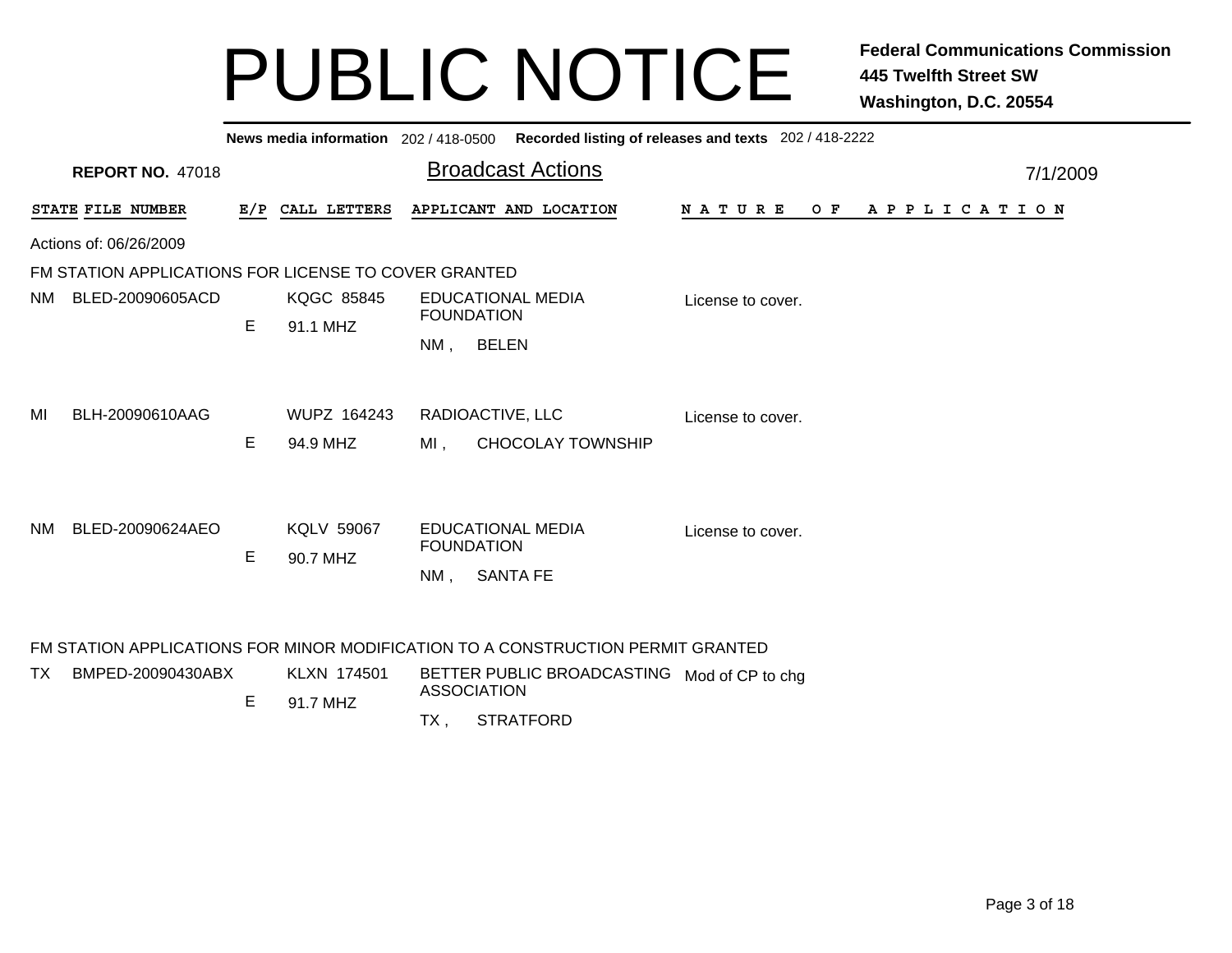|                                                                                              |   |                               | News media information 202 / 418-0500 Recorded listing of releases and texts 202 / 418-2222                                                       |                                             |  |  |  |  |  |  |  |  |
|----------------------------------------------------------------------------------------------|---|-------------------------------|---------------------------------------------------------------------------------------------------------------------------------------------------|---------------------------------------------|--|--|--|--|--|--|--|--|
| <b>REPORT NO. 47018</b>                                                                      |   |                               | <b>Broadcast Actions</b>                                                                                                                          | 7/1/2009                                    |  |  |  |  |  |  |  |  |
| STATE FILE NUMBER                                                                            |   | E/P CALL LETTERS              | APPLICANT AND LOCATION                                                                                                                            | N A T U R E<br>O F<br>A P P L I C A T I O N |  |  |  |  |  |  |  |  |
| Actions of: 06/26/2009                                                                       |   |                               |                                                                                                                                                   |                                             |  |  |  |  |  |  |  |  |
| FM STATION APPLICATIONS FOR MINOR MODIFICATION TO A CONSTRUCTION PERMIT GRANTED              |   |                               |                                                                                                                                                   |                                             |  |  |  |  |  |  |  |  |
| KMRR 170102<br>BMPED-20090529ACG<br>VICTOR BROADCASTING, INC.<br>ID<br>Mod of CP to chg      |   |                               |                                                                                                                                                   |                                             |  |  |  |  |  |  |  |  |
|                                                                                              | Е | 89.9 MHZ                      | <b>REXBURG</b><br>ID,                                                                                                                             | Engineering Amendment filed 06/04/2009      |  |  |  |  |  |  |  |  |
| FM STATION APPLICATIONS FOR ORIGINAL CONSTRUCTION PERMIT GRANTED<br>BNPED-20071012AHO<br>OK. | E | NEW 174248<br>88.3 MHZ        | AMIGOS MINISTRY CHURCH INC.<br><b>COVINGTON</b><br>OK,                                                                                            | CP New Station.                             |  |  |  |  |  |  |  |  |
| BPED-20070820ABQ<br>GA.                                                                      | E | <b>WABE 3538</b><br>90.1 MHZ  | FM STATION APPLICATIONS FOR MINOR CHANGE TO A LICENSED FACILITY GRANTED<br>BOARD OF EDUCATION, CITY OF<br><b>ATLANTA</b><br><b>ATLANTA</b><br>GA, | Minor change in licensed facilities.        |  |  |  |  |  |  |  |  |
| BPED-20090508ABO<br>OK.                                                                      | Е | <b>KZTH 83880</b><br>88.5 MHZ | THE LOVE STATION, INC.<br>PIEDMONT<br>OK,                                                                                                         | Minor change in licensed facilities.        |  |  |  |  |  |  |  |  |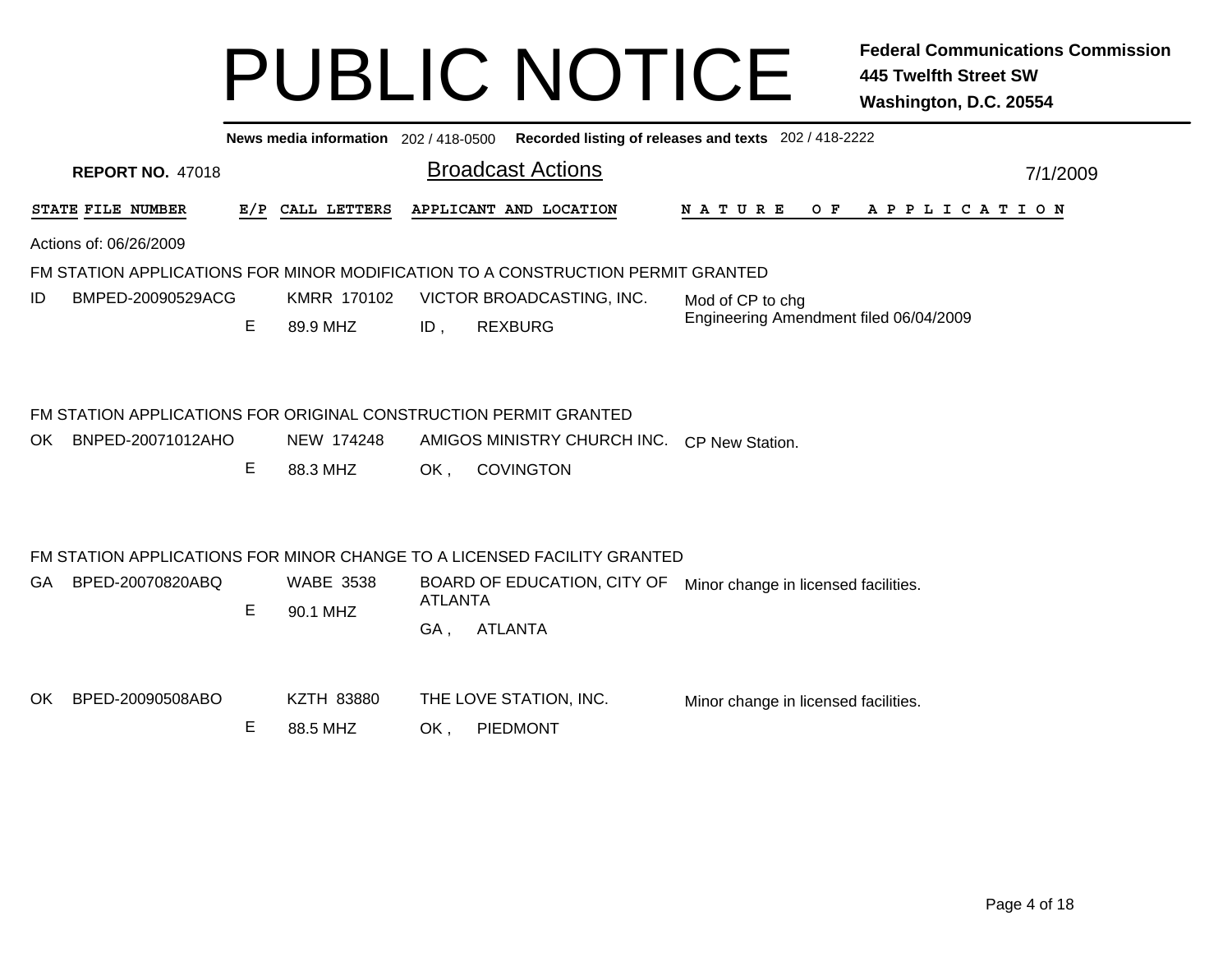| <b>REPORT NO. 47018</b>                                                 |                                             |                                     |                  |               |                                                                                                                                                                                                                                                                                                    | 7/1/2009                                                                                                                                                                                      |  |  |  |  |  |
|-------------------------------------------------------------------------|---------------------------------------------|-------------------------------------|------------------|---------------|----------------------------------------------------------------------------------------------------------------------------------------------------------------------------------------------------------------------------------------------------------------------------------------------------|-----------------------------------------------------------------------------------------------------------------------------------------------------------------------------------------------|--|--|--|--|--|
|                                                                         |                                             |                                     |                  |               | N A T U R E<br>O F<br>A P P L I C A T I O N                                                                                                                                                                                                                                                        |                                                                                                                                                                                               |  |  |  |  |  |
|                                                                         |                                             |                                     |                  |               |                                                                                                                                                                                                                                                                                                    |                                                                                                                                                                                               |  |  |  |  |  |
| FM STATION APPLICATIONS FOR MINOR CHANGE TO A LICENSED FACILITY GRANTED |                                             |                                     |                  |               |                                                                                                                                                                                                                                                                                                    |                                                                                                                                                                                               |  |  |  |  |  |
| WA BPH-20090611ABZ<br><b>KGSG 78988</b><br>GOSPEL MUSIC BROADCASTING    |                                             |                                     |                  |               |                                                                                                                                                                                                                                                                                                    |                                                                                                                                                                                               |  |  |  |  |  |
|                                                                         | Е                                           | 93.7 MHZ                            |                  |               |                                                                                                                                                                                                                                                                                                    |                                                                                                                                                                                               |  |  |  |  |  |
|                                                                         |                                             |                                     | WA,              | <b>PASCO</b>  |                                                                                                                                                                                                                                                                                                    |                                                                                                                                                                                               |  |  |  |  |  |
| BXLH-20090526ADH                                                        | E                                           | <b>KRFX 29731</b><br>103.5 MHZ      | CO <sub>1</sub>  | <b>DENVER</b> | License to cover auxiliary permit.<br>Engineering Amendment filed 06/09/2009                                                                                                                                                                                                                       |                                                                                                                                                                                               |  |  |  |  |  |
|                                                                         |                                             |                                     |                  |               |                                                                                                                                                                                                                                                                                                    |                                                                                                                                                                                               |  |  |  |  |  |
| BLFT-20090529ARO                                                        |                                             | <b>W223AX</b><br>143804             |                  |               | License to cover.                                                                                                                                                                                                                                                                                  |                                                                                                                                                                                               |  |  |  |  |  |
|                                                                         |                                             | 92.5 MHZ                            | AL,              | <b>FOLEY</b>  |                                                                                                                                                                                                                                                                                                    |                                                                                                                                                                                               |  |  |  |  |  |
| BLFT-20090612AHE                                                        | E                                           | <b>W210BW</b><br>152831<br>89.9 MHZ | IL,              | <b>QUINCY</b> | License to cover.                                                                                                                                                                                                                                                                                  |                                                                                                                                                                                               |  |  |  |  |  |
|                                                                         | STATE FILE NUMBER<br>Actions of: 06/26/2009 | E                                   | E/P CALL LETTERS |               | News media information 202 / 418-0500<br><b>Broadcast Actions</b><br>APPLICANT AND LOCATION<br>CORP.<br>JACOR BROADCASTING OF<br>COLORADO, INC.<br>FM TRANSLATOR APPLICATIONS FOR LICENSE TO COVER GRANTED<br>STEWART BROADCASTING<br>COMPANY, INC.<br><b>CORNERSTONE COMMUNITY</b><br>RADIO, INC. | Recorded listing of releases and texts 202 / 418-2222<br>Minor change in licensed facilities.<br>FM AUXILIARY TRANSMITTING ANTENNA APPLICATIONS FOR LICENSE TO COVER AUXILIARY PERMIT GRANTED |  |  |  |  |  |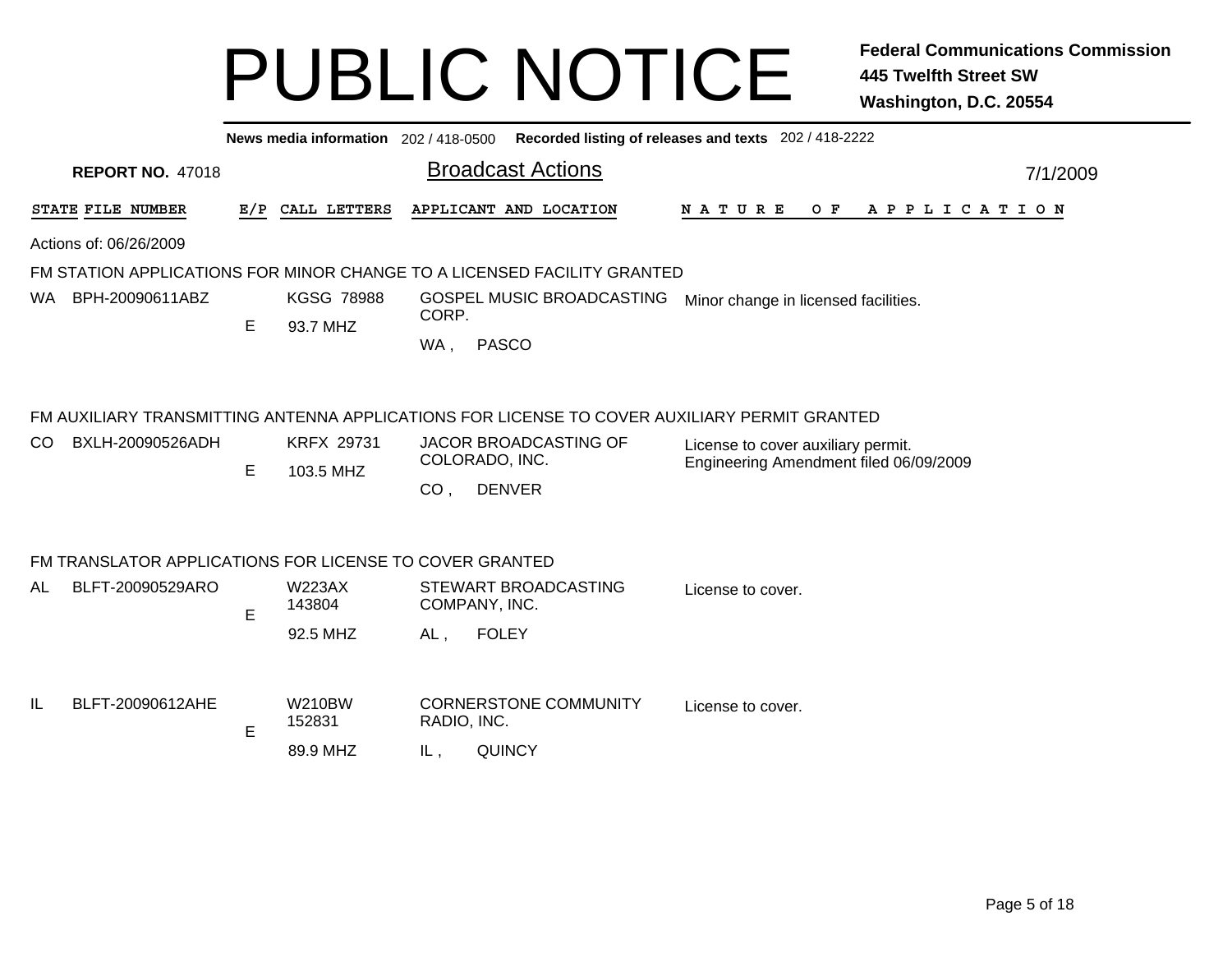|           |                                                         |   |                         |        | News media information 202/418-0500 Recorded listing of releases and texts 202/418-2222 |                                        |          |
|-----------|---------------------------------------------------------|---|-------------------------|--------|-----------------------------------------------------------------------------------------|----------------------------------------|----------|
|           | <b>REPORT NO. 47018</b>                                 |   |                         |        | <b>Broadcast Actions</b>                                                                |                                        | 7/1/2009 |
|           | STATE FILE NUMBER                                       |   | E/P CALL LETTERS        |        | APPLICANT AND LOCATION                                                                  | NATURE<br>O F<br>A P P L I C A T I O N |          |
|           | Actions of: 06/26/2009                                  |   |                         |        |                                                                                         |                                        |          |
|           | FM TRANSLATOR APPLICATIONS FOR LICENSE TO COVER GRANTED |   |                         |        |                                                                                         |                                        |          |
| VT        | BLFT-20090615AAI                                        | E | <b>W292DS</b><br>154104 | VT,    | CUPID BROADCASTING, LLC<br><b>MONTPELIER</b>                                            | License to cover.                      |          |
|           |                                                         |   | 106.3 MHZ               |        |                                                                                         |                                        |          |
|           |                                                         |   |                         |        |                                                                                         |                                        |          |
| NY.       | BLFT-20090619AAN                                        |   | W252CG<br>154509        |        | FAMILY LIFE MINISTRIES, INC.                                                            | License to cover.                      |          |
|           |                                                         | E | 98.3 MHZ                | $NY$ , | <b>NORTONS SWITCH</b>                                                                   |                                        |          |
|           |                                                         |   |                         |        |                                                                                         |                                        |          |
| <b>KY</b> | BLFT-20090619ABK                                        |   | <b>W257CO</b>           |        | EDGEWATER BROADCASTING,                                                                 | License to cover.                      |          |
|           |                                                         | E | 153039                  | INC.   |                                                                                         |                                        |          |
|           |                                                         |   | 99.3 MHZ                | KY,    | <b>MURRAY</b>                                                                           |                                        |          |
|           |                                                         |   |                         |        |                                                                                         |                                        |          |
| MN        | BLFT-20090619ACK                                        |   | <b>K228XN</b>           |        | MINNESOTA PUBLIC RADIO                                                                  | License to cover.                      |          |
|           |                                                         | E | 143176<br>93.5 MHZ      |        | MN, ST. PETER                                                                           |                                        |          |
|           |                                                         |   |                         |        |                                                                                         |                                        |          |
| NV.       | BLFT-20090622AEO                                        |   | K267BH 48349            |        | ONDAS DE VIDA NETWORK, INC.                                                             |                                        |          |
|           |                                                         | E | 101.3 MHZ               | NV,    | <b>PAHRUMP</b>                                                                          | License to cover.                      |          |
|           |                                                         |   |                         |        |                                                                                         |                                        |          |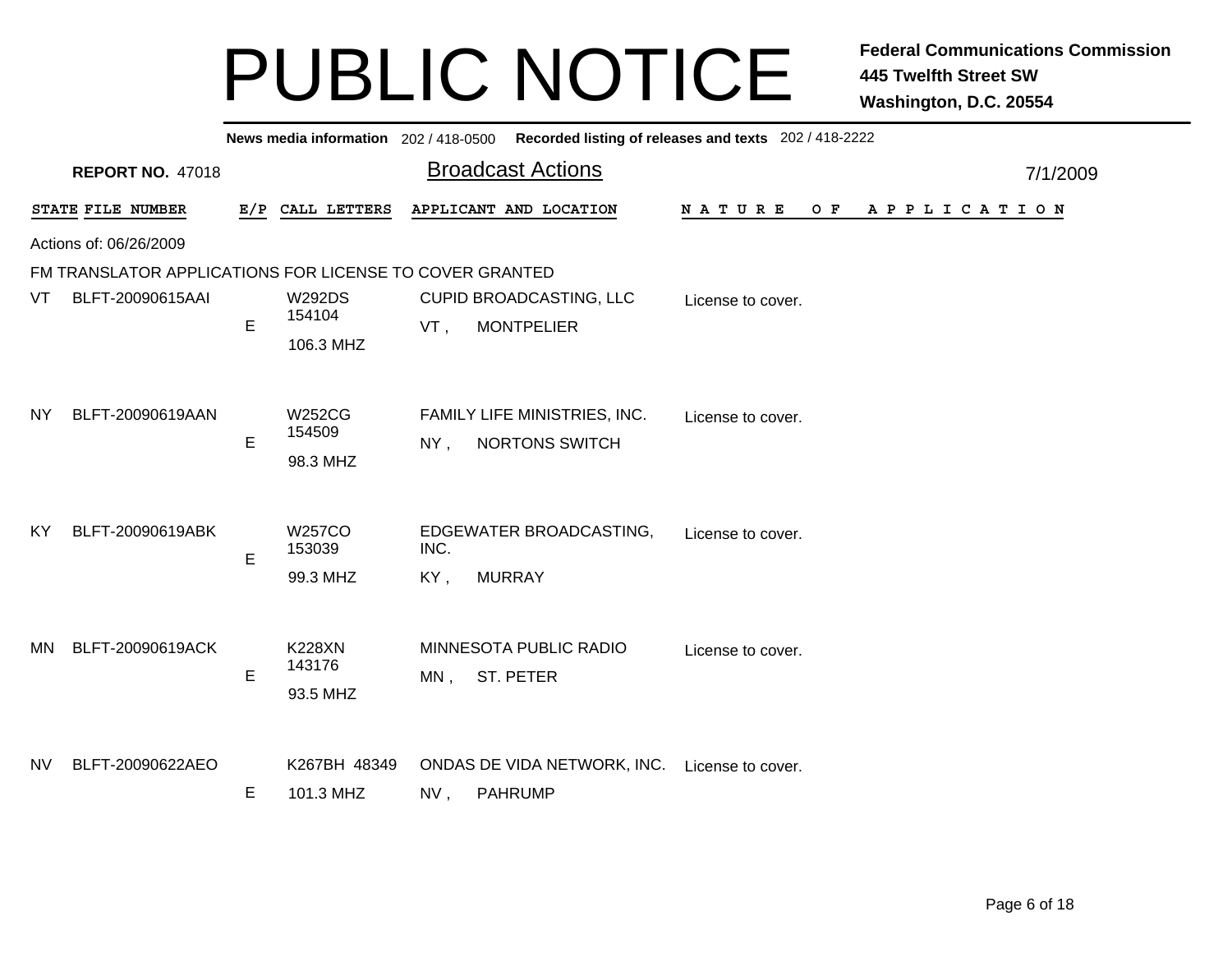|           |                         |     | News media information 202 / 418-0500 |      |                                                                                    | Recorded listing of releases and texts 202 / 418-2222 |          |
|-----------|-------------------------|-----|---------------------------------------|------|------------------------------------------------------------------------------------|-------------------------------------------------------|----------|
|           | <b>REPORT NO. 47018</b> |     |                                       |      | <b>Broadcast Actions</b>                                                           |                                                       | 7/1/2009 |
|           | STATE FILE NUMBER       | E/P | CALL LETTERS                          |      | APPLICANT AND LOCATION                                                             | O F<br>N A T U R E<br>A P P L I C A T I O N           |          |
|           | Actions of: 06/26/2009  |     |                                       |      |                                                                                    |                                                       |          |
|           |                         |     |                                       |      | FM TRANSLATOR APPLICATIONS FOR MINOR MODIFICATION TO A CONSTRUCTION PERMIT GRANTED |                                                       |          |
| PR.       | BMPFT-20090623ACQ       | E   | <b>W268BK</b><br>157307<br>101.5 MHZ  | PR,  | WEST COAST BROADCASTING<br><b>PATILLAS</b>                                         | Mod of CP                                             |          |
|           |                         |     |                                       |      | FM TRANSLATOR APPLICATIONS FOR MINOR CHANGE TO A LICENSED FACILITY GRANTED         |                                                       |          |
| IL        | BPFT-20090623ACR        | E   | <b>W271BL</b><br>150675<br>102.1 MHZ  | IL,  | VIRDEN BROADCASTING CORP.<br><b>KEWANEE</b>                                        | Minor change in licensed facilities, callsign W270AZ. |          |
| <b>SC</b> | BPFT-20090623ACT        |     | <b>W212CJ</b><br>149547               | INC. | EDGEWATER BROADCASTING,                                                            | Minor change in licensed facilities, callsign W261AJ. |          |
|           |                         | E   | 90.3 MHZ                              | SC,  | <b>CHARLESTON</b>                                                                  |                                                       |          |
| WI        | BPFT-20090623ACU        | E   | <b>W260BY</b><br>155147               | INC. | EDGEWATER BROADCASTING,                                                            | Minor change in licensed facilities, callsign W209BT. |          |
|           |                         |     | 99.9 MHZ                              | WI,  | <b>MAUSTON</b>                                                                     |                                                       |          |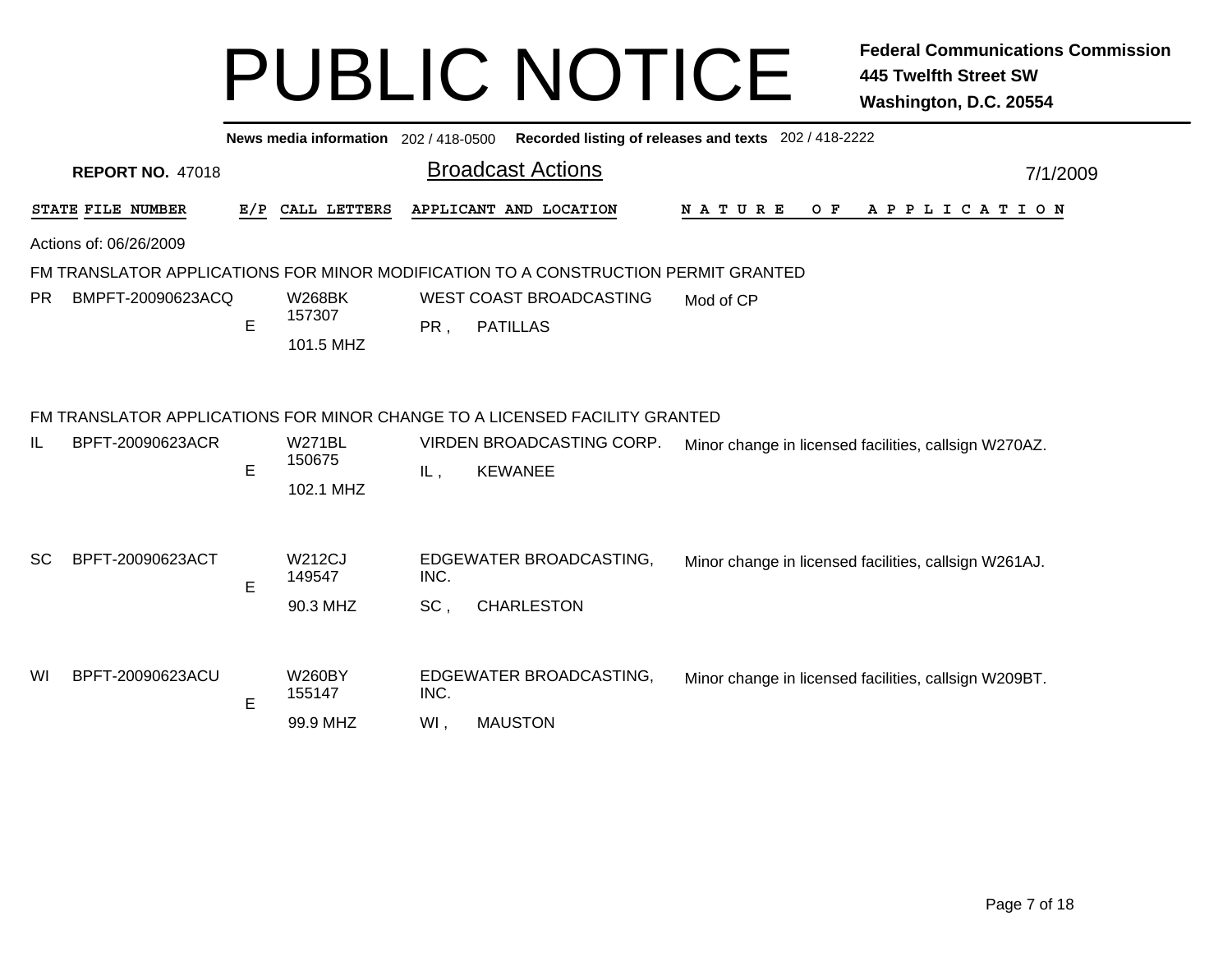|           |                                                                            |     | News media information 202 / 418-0500 |                          | Recorded listing of releases and texts 202 / 418-2222 |  |                                                       |  |          |  |  |     |  |  |                       |  |  |  |  |
|-----------|----------------------------------------------------------------------------|-----|---------------------------------------|--------------------------|-------------------------------------------------------|--|-------------------------------------------------------|--|----------|--|--|-----|--|--|-----------------------|--|--|--|--|
|           | <b>REPORT NO. 47018</b>                                                    |     |                                       | <b>Broadcast Actions</b> |                                                       |  |                                                       |  | 7/1/2009 |  |  |     |  |  |                       |  |  |  |  |
|           | STATE FILE NUMBER                                                          | E/P | CALL LETTERS                          |                          | APPLICANT AND LOCATION                                |  | <b>NATURE</b>                                         |  |          |  |  | O F |  |  | A P P L I C A T I O N |  |  |  |  |
|           | Actions of: 06/26/2009                                                     |     |                                       |                          |                                                       |  |                                                       |  |          |  |  |     |  |  |                       |  |  |  |  |
|           | FM TRANSLATOR APPLICATIONS FOR MINOR CHANGE TO A LICENSED FACILITY GRANTED |     |                                       |                          |                                                       |  |                                                       |  |          |  |  |     |  |  |                       |  |  |  |  |
| FL.       | BPFT-20090624AAQ                                                           |     | W249CH 84364                          |                          | <b>BIBLE BROADCASTING</b>                             |  | Minor change in licensed facilities, callsign W247AJ. |  |          |  |  |     |  |  |                       |  |  |  |  |
|           |                                                                            | E   | 97.7 MHZ                              |                          | NETWORK, INC.                                         |  |                                                       |  |          |  |  |     |  |  |                       |  |  |  |  |
|           |                                                                            |     |                                       | FL,                      | PALM COAST                                            |  |                                                       |  |          |  |  |     |  |  |                       |  |  |  |  |
| <b>SC</b> | BPFT-20090624AAR                                                           |     | W241BI 76179                          |                          | <b>BIBLE BROADCASTING</b><br>NETWORK, INC.            |  | Minor change in licensed facilities, callsign W243AG. |  |          |  |  |     |  |  |                       |  |  |  |  |
|           |                                                                            | E.  | 96.1 MHZ                              | SC,                      | ORANGEBURG                                            |  |                                                       |  |          |  |  |     |  |  |                       |  |  |  |  |
| MS        | BPFT-20090624ADE                                                           | Е   | W209CF 77029<br>89.7 MHZ              | MS,                      | RADIO ASSIST MINISTRY, INC.<br><b>BILOXI</b>          |  | Minor change in licensed facilities, callsign W262BW. |  |          |  |  |     |  |  |                       |  |  |  |  |

#### DIGITAL TRANSLATOR OR DIGITAL LPTV APPLICATIONS FOR LICENSE TO COVER GRANTED

| UT. | BLDTT-20090624AAM | K32HK-D | <b>MORGAN COUNTY</b> | License to cover construction permit no: BDCCDTT-20060926AGJ, |
|-----|-------------------|---------|----------------------|---------------------------------------------------------------|
|     |                   | 168692  | MORGAN, ETC.         | callsign K32HK-D.                                             |
|     |                   | CHAN-32 |                      |                                                               |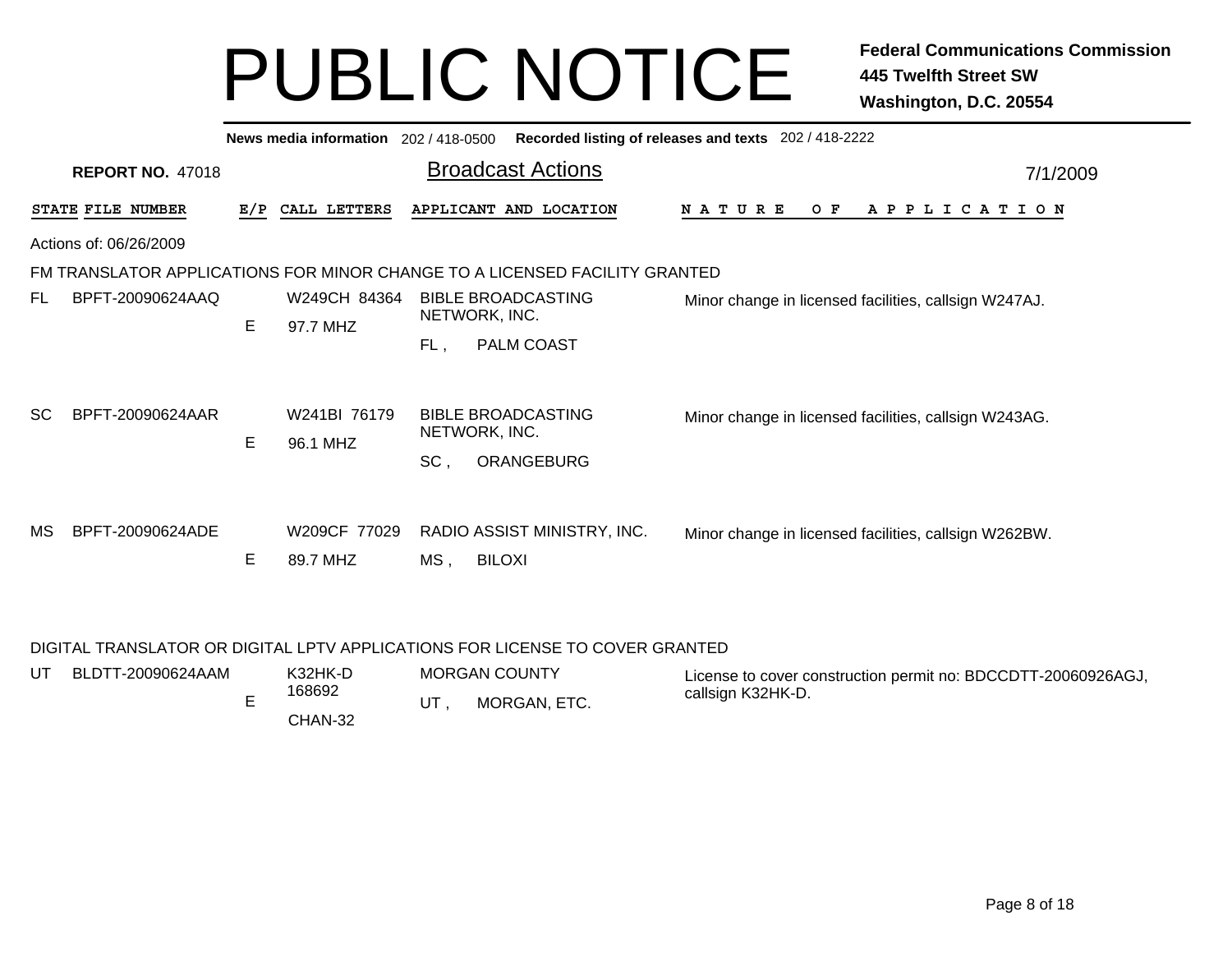|    | News media information 202 / 418-0500 Recorded listing of releases and texts 202 / 418-2222 |   |                                           |                   |                                                                              |                                                                                    |          |  |  |  |
|----|---------------------------------------------------------------------------------------------|---|-------------------------------------------|-------------------|------------------------------------------------------------------------------|------------------------------------------------------------------------------------|----------|--|--|--|
|    | <b>REPORT NO. 47018</b>                                                                     |   |                                           |                   | <b>Broadcast Actions</b>                                                     |                                                                                    | 7/1/2009 |  |  |  |
|    | STATE FILE NUMBER                                                                           |   | E/P CALL LETTERS                          |                   | APPLICANT AND LOCATION                                                       | O F<br>APPLICATION<br><b>NATURE</b>                                                |          |  |  |  |
|    | Actions of: 06/26/2009                                                                      |   |                                           |                   |                                                                              |                                                                                    |          |  |  |  |
|    |                                                                                             |   |                                           |                   | DIGITAL TRANSLATOR OR DIGITAL LPTV APPLICATIONS FOR LICENSE TO COVER GRANTED |                                                                                    |          |  |  |  |
| UT | BLDTT-20090624AAN                                                                           | E | <b>K31IU-D</b><br>168691                  |                   | <b>MORGAN COUNTY</b>                                                         | License to cover construction permit no: BDCCDTT-20060926AGK,<br>callsign K31IU-D. |          |  |  |  |
|    |                                                                                             |   | CHAN-31                                   | UT,               | MORGAN, ETC.                                                                 |                                                                                    |          |  |  |  |
|    |                                                                                             |   |                                           |                   |                                                                              |                                                                                    |          |  |  |  |
| UT | BLDTT-20090624AAO                                                                           | E | K30JB-D<br>168690                         | UT,               | <b>MORGAN COUNTY</b><br>MORGAN, ETC.                                         | License to cover construction permit no: BDCCDTT-20060926AGP,<br>callsign K30JB-D. |          |  |  |  |
|    |                                                                                             |   | CHAN-30                                   |                   |                                                                              |                                                                                    |          |  |  |  |
| UT | BLDTT-20090624AAP                                                                           | E | K <sub>28</sub> JL-D<br>168693<br>CHAN-28 | UT,               | <b>MORGAN COUNTY</b><br>MORGAN, ETC.                                         | License to cover construction permit no: BDCCDTT-20060926AGI,<br>callsign K28JL-D. |          |  |  |  |
| ID | BLDTT-20090624AAS                                                                           | E | K19CY-D<br>62397<br>CHAN-19               | (IEPBS)<br>$ID$ , | STATE BOARD OF EDUCATION<br><b>ROCKLAND</b>                                  | License to cover construction permit no: BDFCDTT-20081002ABC,<br>callsign K19CY.   |          |  |  |  |
| UT | BLDTT-20090624AAV                                                                           | E | <b>K32IT-D</b><br>167178<br>CHAN-32       | UT,               | <b>SUMMIT COUNTY</b><br>COALVILLE AND ADJ. A                                 | License to cover construction permit no: BDCCDTT-20071003ACI,<br>callsign K32IT-D. |          |  |  |  |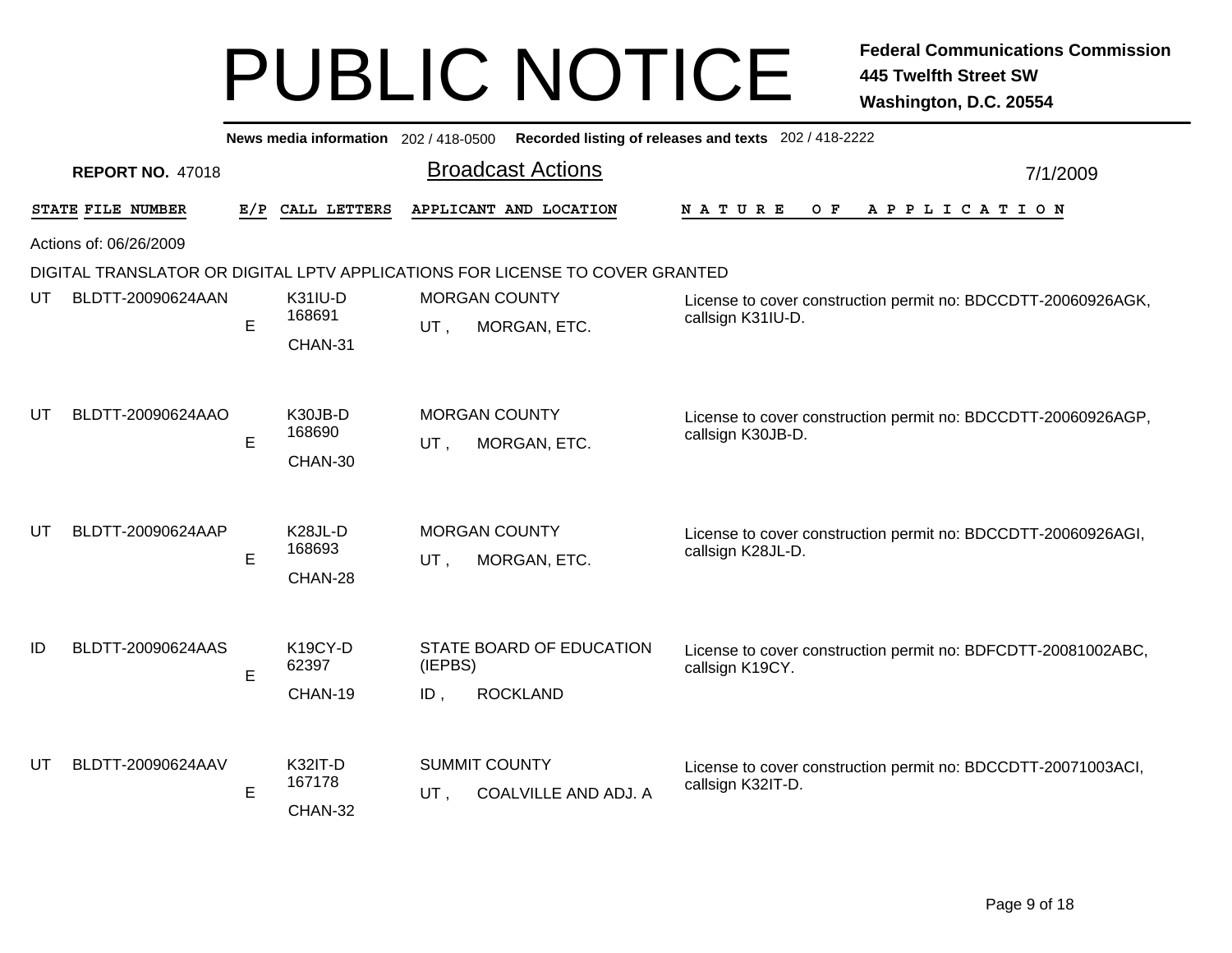|    |                                                                              |     | News media information 202 / 418-0500     | Recorded listing of releases and texts 202 / 418-2222 |                             |                                                                                    |          |  |  |  |
|----|------------------------------------------------------------------------------|-----|-------------------------------------------|-------------------------------------------------------|-----------------------------|------------------------------------------------------------------------------------|----------|--|--|--|
|    | <b>REPORT NO. 47018</b>                                                      |     |                                           | <b>Broadcast Actions</b>                              |                             |                                                                                    | 7/1/2009 |  |  |  |
|    | STATE FILE NUMBER                                                            | E/P | CALL LETTERS                              | APPLICANT AND LOCATION                                |                             | NATURE<br>O F<br>A P P L I C A T I O N                                             |          |  |  |  |
|    | Actions of: 06/26/2009                                                       |     |                                           |                                                       |                             |                                                                                    |          |  |  |  |
|    | DIGITAL TRANSLATOR OR DIGITAL LPTV APPLICATIONS FOR LICENSE TO COVER GRANTED |     |                                           |                                                       |                             |                                                                                    |          |  |  |  |
| UT | BLDTT-20090624AAW                                                            | E   | K31KC-D<br>167177                         | <b>SUMMIT COUNTY</b><br>UT,                           | COALVILLE&ADJ.              | License to cover construction permit no: BDCCDTT-20071003ACG,<br>callsign K31KC-D. |          |  |  |  |
|    |                                                                              |     | CHAN-31                                   |                                                       |                             |                                                                                    |          |  |  |  |
| UT | BLDTT-20090624AAX                                                            |     | K30KG-D                                   | <b>SUMMIT COUNTY</b>                                  |                             | License to cover construction permit no: BDCCDTT-20071003ACH,                      |          |  |  |  |
|    |                                                                              | E   | 167176                                    | UT,                                                   | COALVILLE, ETC.             | callsign K30KG-D.                                                                  |          |  |  |  |
|    |                                                                              |     | CHAN-30                                   |                                                       |                             |                                                                                    |          |  |  |  |
| UT | BLDTT-20090624AAY                                                            | E   | <b>K29IN-D</b><br>167175<br>CHAN-29       | <b>SUMMIT COUNTY</b><br>UT,                           | <b>COALVILLE AND ADJ.AR</b> | License to cover construction permit no: BDCCDTT-20071003ACJ,<br>callsign K29IN-D. |          |  |  |  |
| UT | BLDTT-20090624AAZ                                                            | E   | <b>K27IZ-D</b><br>167174<br>CHAN-27       | <b>SUMMIT COUNTY</b><br>UT,<br><b>COALVILLE</b>       |                             | License to cover construction permit no: BDCCDTT-20061010AMQ,<br>callsign K27IZ-D. |          |  |  |  |
| UT | BLDTT-20090624ABA                                                            | E   | K <sub>25</sub> KJ-D<br>167173<br>CHAN-25 | <b>SUMMIT COUNTY</b><br>UT,<br><b>COALVILLE</b>       |                             | License to cover construction permit no: BDCCDTT-20071003ADA,<br>callsign K25KJ-D. |          |  |  |  |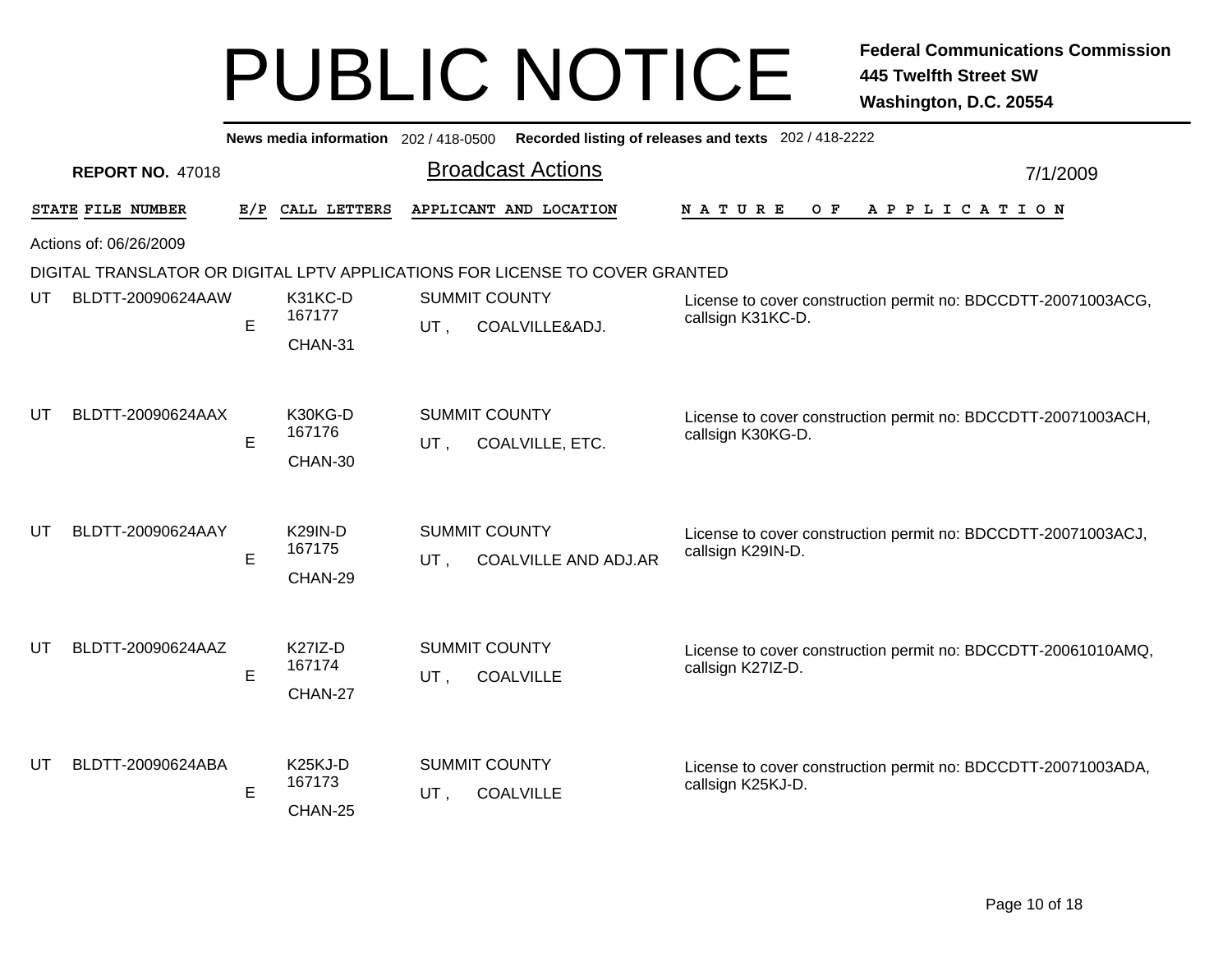|     | Recorded listing of releases and texts 202 / 418-2222<br>News media information 202/418-0500 |     |                   |     |                                          |                                                                                    |          |  |  |  |
|-----|----------------------------------------------------------------------------------------------|-----|-------------------|-----|------------------------------------------|------------------------------------------------------------------------------------|----------|--|--|--|
|     | <b>REPORT NO. 47018</b>                                                                      |     |                   |     | <b>Broadcast Actions</b>                 |                                                                                    | 7/1/2009 |  |  |  |
|     | STATE FILE NUMBER                                                                            | E/P | CALL LETTERS      |     | APPLICANT AND LOCATION                   | <b>NATURE</b><br>O F<br>A P P L I C A T I O N                                      |          |  |  |  |
|     | Actions of: 06/26/2009                                                                       |     |                   |     |                                          |                                                                                    |          |  |  |  |
|     | DIGITAL TRANSLATOR OR DIGITAL LPTV APPLICATIONS FOR LICENSE TO COVER GRANTED                 |     |                   |     |                                          |                                                                                    |          |  |  |  |
| UT  | BLDTT-20090624ABC                                                                            | E   | K23JS-D<br>167172 | UT. | <b>SUMMIT COUNTY</b><br><b>COALVILLE</b> | License to cover construction permit no: BDCCDTT-20071003ACE,<br>callsign K23JS-D. |          |  |  |  |
|     |                                                                                              |     | CHAN-23           |     |                                          |                                                                                    |          |  |  |  |
|     |                                                                                              |     |                   |     |                                          |                                                                                    |          |  |  |  |
| UT  | BLDTT-20090624ABD                                                                            |     | K21JM-D<br>167171 |     | <b>SUMMIT COUNTY</b>                     | License to cover construction permit no: BDCCDTT-20071003ACZ,                      |          |  |  |  |
|     |                                                                                              | E   |                   | UT, | <b>COALVILLE</b>                         | callsign K21JM-D.                                                                  |          |  |  |  |
|     |                                                                                              |     | CHAN-21           |     |                                          |                                                                                    |          |  |  |  |
|     |                                                                                              |     |                   |     |                                          |                                                                                    |          |  |  |  |
| UT  | BLDTT-20090624ABK                                                                            | E   | K30KC-D<br>167201 | UT, | <b>SUMMIT COUNTY</b><br><b>SAMAK</b>     | License to cover construction permit no: BDCCDTT-20071003ADK,<br>callsign K30KC-D. |          |  |  |  |
|     |                                                                                              |     | CHAN-30           |     |                                          |                                                                                    |          |  |  |  |
|     |                                                                                              |     |                   |     |                                          |                                                                                    |          |  |  |  |
| UT  | BLDTT-20090624ABL                                                                            |     | <b>K29IM-D</b>    |     | <b>SUMMIT COUNTY</b>                     | License to cover construction permit no: BDCCDTT-20071003ADJ,                      |          |  |  |  |
|     |                                                                                              | E   | 167200            | UT, | <b>SAMAK</b>                             | callsign K29IM-D.                                                                  |          |  |  |  |
|     |                                                                                              |     | CHAN-29           |     |                                          |                                                                                    |          |  |  |  |
|     |                                                                                              |     |                   |     |                                          |                                                                                    |          |  |  |  |
| UT. | BLDTT-20090624ABM                                                                            |     | K28JS-D<br>167194 |     | <b>SUMMIT COUNTY</b>                     | License to cover construction permit no: BDCCDTT-20061011AEJ,<br>callsign K28JS-D. |          |  |  |  |
|     |                                                                                              | Е   | CHAN-28           | UT, | <b>SAMAK</b>                             |                                                                                    |          |  |  |  |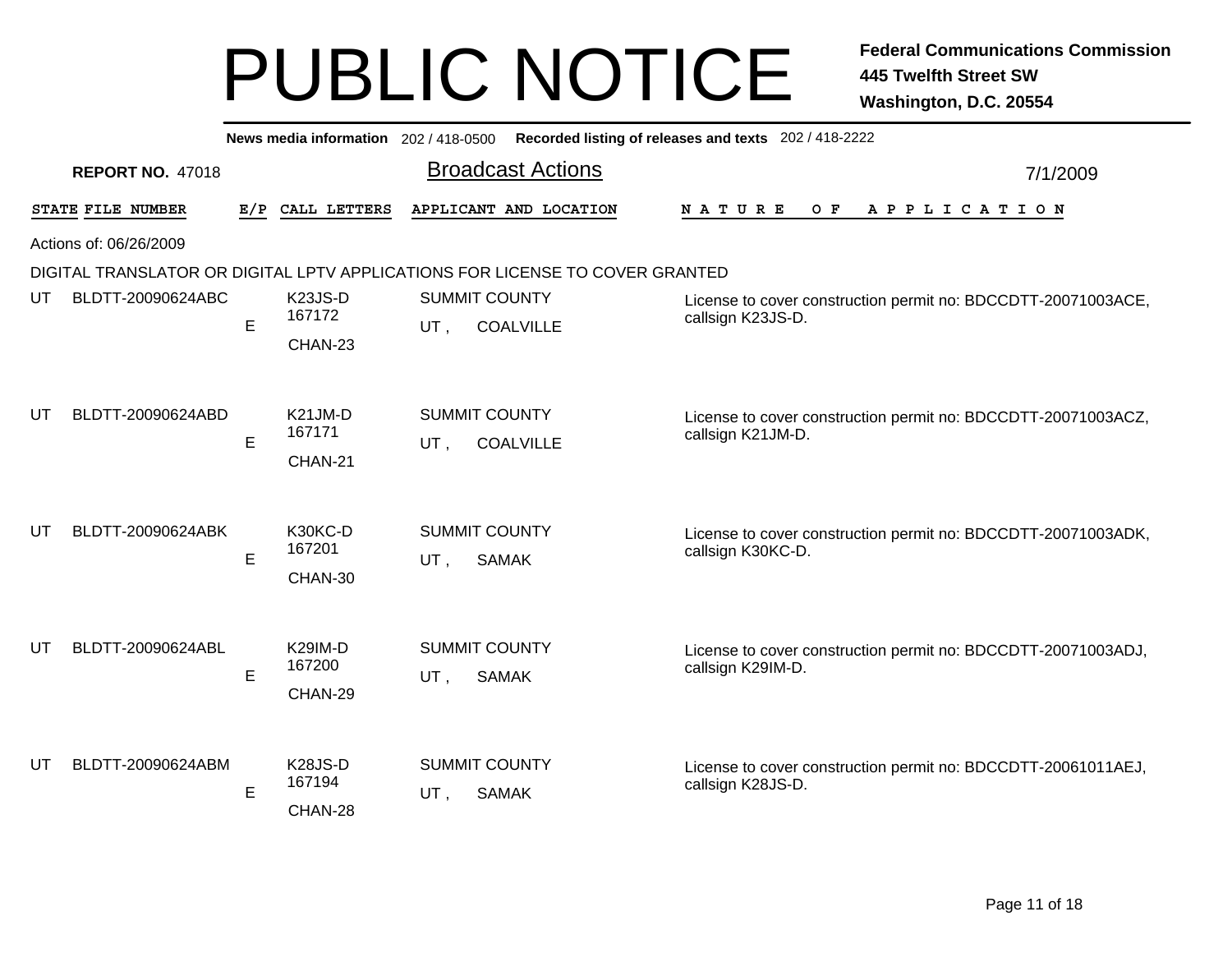| News media information 202 / 418-0500 |                         |     |                                |                                             |                                                                                    | Recorded listing of releases and texts 202 / 418-2222                              |          |  |
|---------------------------------------|-------------------------|-----|--------------------------------|---------------------------------------------|------------------------------------------------------------------------------------|------------------------------------------------------------------------------------|----------|--|
|                                       | <b>REPORT NO. 47018</b> |     |                                |                                             | <b>Broadcast Actions</b>                                                           |                                                                                    | 7/1/2009 |  |
|                                       | STATE FILE NUMBER       | E/P | CALL LETTERS                   |                                             | APPLICANT AND LOCATION                                                             | N A T U R E<br>O F<br>A P P L I C A T I O N                                        |          |  |
| Actions of: 06/26/2009                |                         |     |                                |                                             |                                                                                    |                                                                                    |          |  |
|                                       |                         |     |                                |                                             | DIGITAL TRANSLATOR OR DIGITAL LPTV APPLICATIONS FOR LICENSE TO COVER GRANTED       |                                                                                    |          |  |
| UT                                    | BLDTT-20090624ABN       | E   | K27JB-D<br>167198              | <b>SUMMIT COUNTY</b><br>UT,<br><b>SAMAK</b> | License to cover construction permit no: BDCCDTT-20061011AEM,<br>callsign K27JB-D. |                                                                                    |          |  |
|                                       |                         |     | CHAN-27                        |                                             |                                                                                    |                                                                                    |          |  |
| UT                                    | BLDTT-20090624ABP       |     | K26IM-D                        |                                             | <b>SUMMIT COUNTY</b>                                                               | License to cover construction permit no: BDCCDTT-20061011AEL,                      |          |  |
|                                       |                         | E   | 167197                         | UT,                                         | <b>SAMAK</b>                                                                       | callsign K26IM-D.                                                                  |          |  |
|                                       |                         |     | CHAN-26                        |                                             |                                                                                    |                                                                                    |          |  |
| UT                                    | BLDTT-20090624ABQ       |     | K <sub>25</sub> KM-D<br>167196 |                                             | <b>SUMMIT COUNTY</b>                                                               | License to cover construction permit no: BDCCDTT-20071003ABU,<br>callsign K25KM-D. |          |  |
|                                       |                         | E   | CHAN-25                        | UT,                                         | <b>SAMAK</b>                                                                       |                                                                                    |          |  |
|                                       |                         |     |                                |                                             |                                                                                    |                                                                                    |          |  |
| UT                                    | BLDTT-20090624ABS       |     | K24IF-D                        |                                             | <b>SUMMIT COUNTY</b>                                                               | License to cover construction permit no: BDCCDTT-20071003ADL,                      |          |  |
|                                       |                         | E   | 167195                         | UT,                                         | <b>SAMAK</b>                                                                       | callsign K24IF-D.                                                                  |          |  |
|                                       |                         |     | CHAN-24                        |                                             |                                                                                    |                                                                                    |          |  |
|                                       | BLDTT-20090624ABT       |     | <b>K23IQ-D</b>                 |                                             | <b>SUMMIT COUNTY</b>                                                               |                                                                                    |          |  |
| UT                                    |                         | E   | 167199                         | UT,                                         | <b>SAMAK</b>                                                                       | License to cover construction permit no: BDCCDTT-20061011AEP,<br>callsign K23IQ-D. |          |  |
|                                       |                         |     | CHAN-23                        |                                             |                                                                                    |                                                                                    |          |  |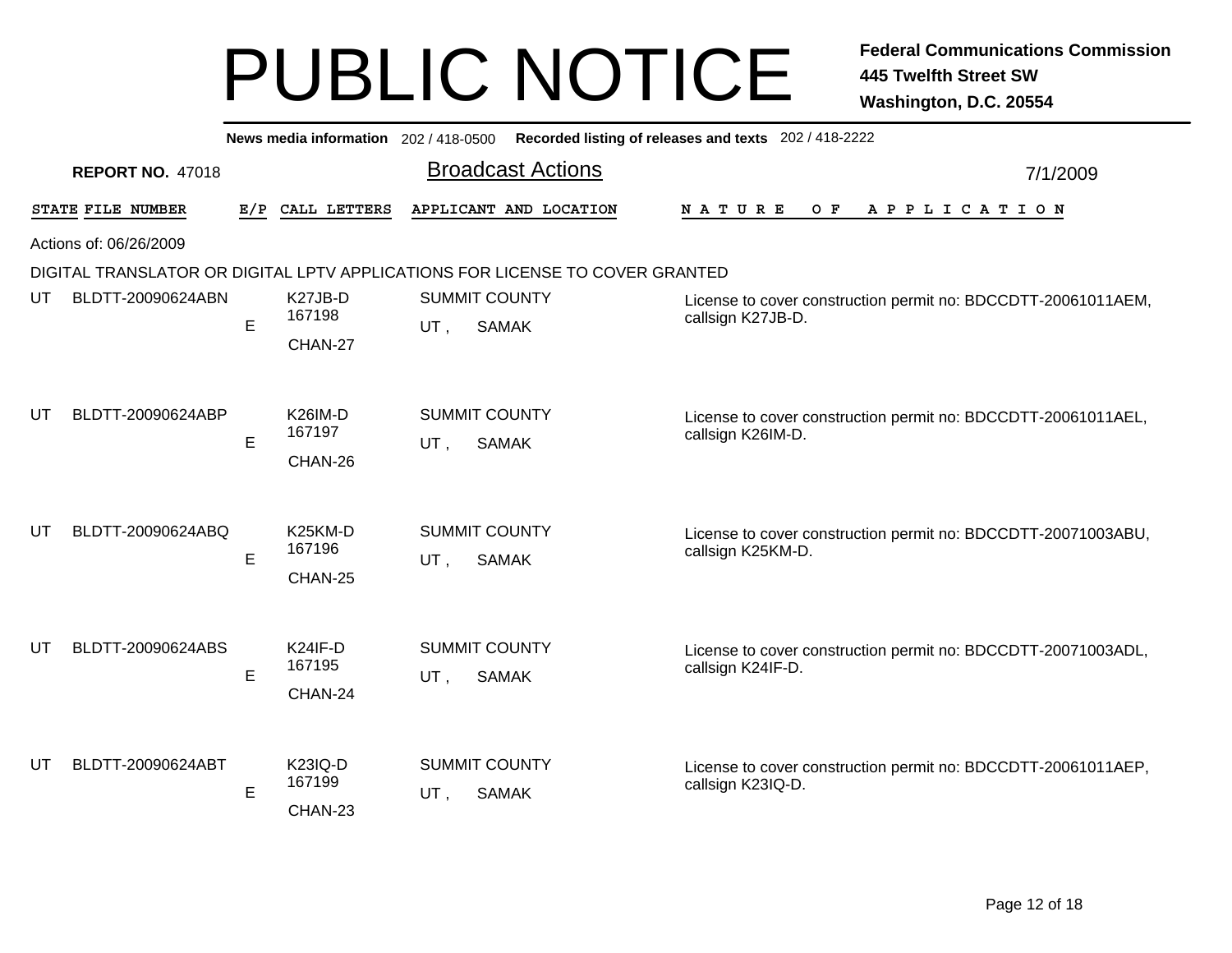|    |                         |     | News media information 202 / 418-0500     |                                              |                                                                              | Recorded listing of releases and texts 202 / 418-2222                              |          |  |  |  |
|----|-------------------------|-----|-------------------------------------------|----------------------------------------------|------------------------------------------------------------------------------|------------------------------------------------------------------------------------|----------|--|--|--|
|    | <b>REPORT NO. 47018</b> |     |                                           |                                              | <b>Broadcast Actions</b>                                                     |                                                                                    | 7/1/2009 |  |  |  |
|    | STATE FILE NUMBER       | E/P | CALL LETTERS                              |                                              | APPLICANT AND LOCATION                                                       | <b>NATURE</b><br>O F<br>A P P L I C A T I O N                                      |          |  |  |  |
|    | Actions of: 06/26/2009  |     |                                           |                                              |                                                                              |                                                                                    |          |  |  |  |
|    |                         |     |                                           |                                              | DIGITAL TRANSLATOR OR DIGITAL LPTV APPLICATIONS FOR LICENSE TO COVER GRANTED |                                                                                    |          |  |  |  |
| UT | BLDTT-20090624ACY       | E   | K33JH-D<br>167187                         | <b>SUMMIT COUNTY</b><br>UT,<br>HENEFER, ETC. |                                                                              | License to cover construction permit no: BDCCDTT-20061011AEC,<br>callsign K33JH-D. |          |  |  |  |
|    |                         |     | CHAN-33                                   |                                              |                                                                              |                                                                                    |          |  |  |  |
| UT | BLDTT-20090624ACZ       | E   | <b>K32IS-D</b><br>167186<br>CHAN-32       | UT,                                          | <b>SUMMIT COUNTY</b><br>HENEFER, ETC.                                        | License to cover construction permit no: BDCCDTT-20071003ADD,<br>callsign K32IS-D. |          |  |  |  |
| UT | BLDTT-20090624ADA       | E   | K27JA-D<br>167191<br>CHAN-27              | UT,                                          | <b>SUMMIT COUNTY</b><br><b>HENEFER &amp; ECHO</b>                            | License to cover construction permit no: BDCCDTT-20061011AEG,<br>callsign K27JA-D. |          |  |  |  |
| UT | BLDTT-20090624ADB       | E   | <b>K26IL-D</b><br>167190<br>CHAN-26       | UT,                                          | <b>SUMMIT COUNTY</b><br><b>HENEFER/ECHO</b>                                  | License to cover construction permit no: BDCCDTT-20061011AEE,<br>callsign K26IL-D. |          |  |  |  |
| UT | BLDTT-20090624ADC       | E   | K <sub>25</sub> KI-D<br>167189<br>CHAN-25 | UT,                                          | <b>SUMMIT COUNTY</b><br>HENEFER, ETC.                                        | License to cover construction permit no: BDCCDTT-20071003ADH,<br>callsign K25KI-D. |          |  |  |  |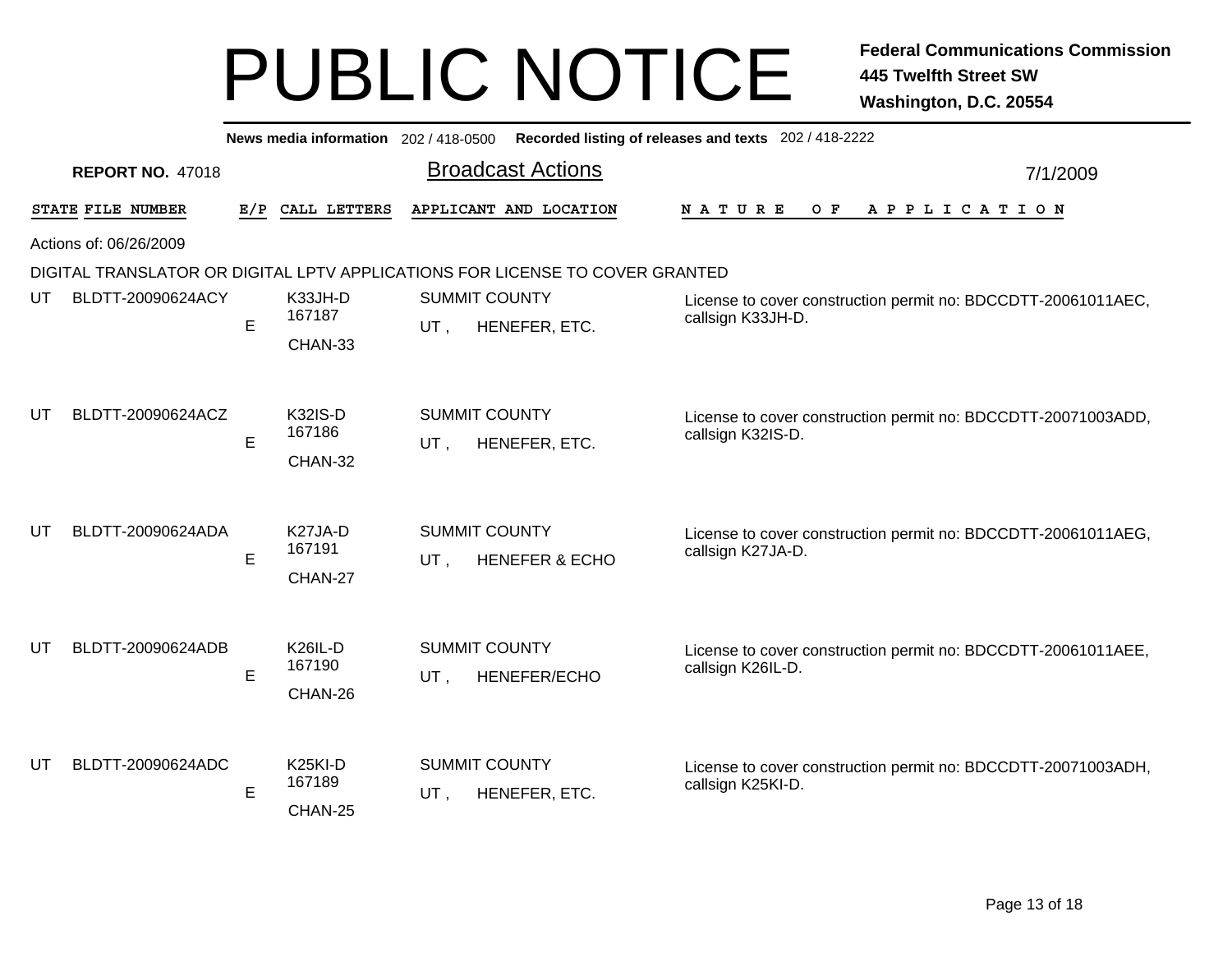|    |                         |   | News media information 202 / 418-0500     |                             |                                                                              | Recorded listing of releases and texts 202 / 418-2222                              |          |  |  |  |
|----|-------------------------|---|-------------------------------------------|-----------------------------|------------------------------------------------------------------------------|------------------------------------------------------------------------------------|----------|--|--|--|
|    | <b>REPORT NO. 47018</b> |   |                                           |                             | <b>Broadcast Actions</b>                                                     |                                                                                    | 7/1/2009 |  |  |  |
|    | STATE FILE NUMBER       |   | E/P CALL LETTERS                          |                             | APPLICANT AND LOCATION                                                       | O F<br><b>NATURE</b><br>A P P L I C A T I O N                                      |          |  |  |  |
|    | Actions of: 06/26/2009  |   |                                           |                             |                                                                              |                                                                                    |          |  |  |  |
|    |                         |   |                                           |                             | DIGITAL TRANSLATOR OR DIGITAL LPTV APPLICATIONS FOR LICENSE TO COVER GRANTED |                                                                                    |          |  |  |  |
| UT | BLDTT-20090624ADD       | E | K24HM-D<br>167193<br>CHAN-24              | <b>SUMMIT COUNTY</b><br>UT, | <b>HENEFER &amp; ECHO</b>                                                    | License to cover construction permit no: BDCCDTT-20061011AEI,<br>callsign K24HM-D. |          |  |  |  |
| UT | BLDTL-20090624ADF       | E | K <sub>23</sub> JR-D<br>167188<br>CHAN-23 | <b>SUMMIT COUNTY</b><br>UT, | HENEFER, ETC.                                                                | License to cover construction permit no: BDCCDTT-20071003ADE,<br>callsign K23JR-D. |          |  |  |  |
| UT | BLDTT-20090624ADJ       | E | <b>K32IU-D</b><br>167185<br>CHAN-32       | <b>SUMMIT COUNTY</b><br>UT, | <b>WANSHIP</b>                                                               | License to cover construction permit no: BDCCDTT-20071003ACD,<br>callsign K32IU-D. |          |  |  |  |
| UT | BLDTT-20090624ADK       | E | K30KE-D<br>167184<br>CHAN-30              | <b>SUMMIT COUNTY</b><br>UT, | <b>WANSHIP</b>                                                               | License to cover construction permit no: BDCCDTT-20071003ADC,<br>callsign K30KE-D. |          |  |  |  |
| UT | BLDTT-20090624ADL       | Е | K29HX-D<br>167183<br>CHAN-29              | <b>SUMMIT COUNTY</b><br>UT, | <b>WANSHIP</b>                                                               | License to cover construction permit no: BDCCDTT-20061010ANN,<br>callsign K29HX-D. |          |  |  |  |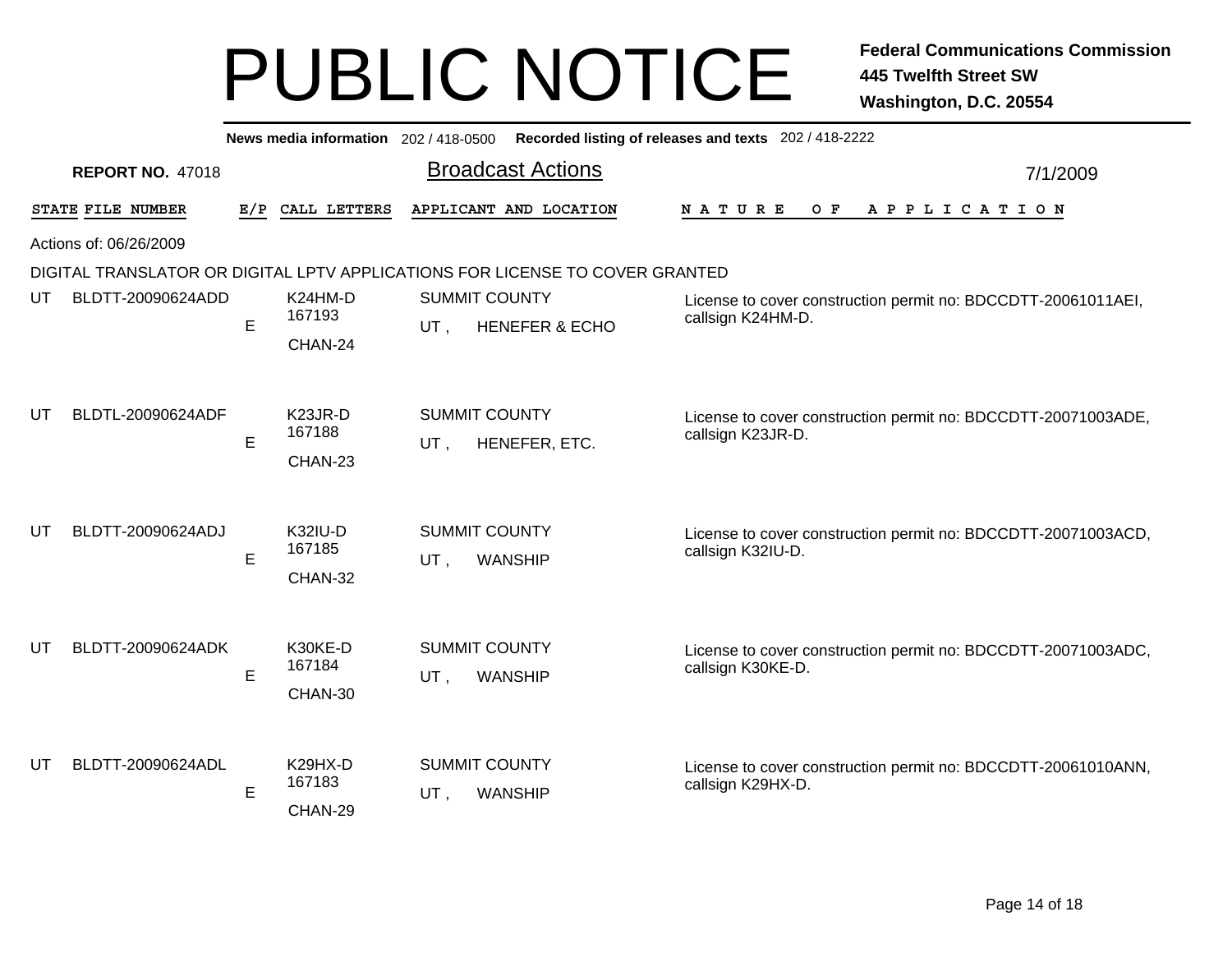|    |                         |     |                                           |                      | News media information 202 / 418-0500 Recorded listing of releases and texts 202 / 418-2222 |                                                                                    |          |
|----|-------------------------|-----|-------------------------------------------|----------------------|---------------------------------------------------------------------------------------------|------------------------------------------------------------------------------------|----------|
|    | <b>REPORT NO. 47018</b> |     |                                           |                      | <b>Broadcast Actions</b>                                                                    |                                                                                    | 7/1/2009 |
|    | STATE FILE NUMBER       | E/P | CALL LETTERS                              |                      | APPLICANT AND LOCATION                                                                      | N A T U R E<br>O F<br>APPLICATION                                                  |          |
|    | Actions of: 06/26/2009  |     |                                           |                      |                                                                                             |                                                                                    |          |
|    |                         |     |                                           |                      | DIGITAL TRANSLATOR OR DIGITAL LPTV APPLICATIONS FOR LICENSE TO COVER GRANTED                |                                                                                    |          |
| UT | BLDTT-20090624ADM       | E   | K <sub>28</sub> JR-D<br>167182            | <b>SUMMIT COUNTY</b> |                                                                                             | License to cover construction permit no: BDCCDTT-20061010ANL,<br>callsign K28JR-D. |          |
|    |                         |     | CHAN-28                                   | UT,                  | <b>WANSHIP</b>                                                                              |                                                                                    |          |
| UT | BLDTT-20090624ADN       | E   | K <sub>25</sub> KL-D<br>167181<br>CHAN-25 | UT,                  | <b>SUMMIT COUNTY</b><br>WANSHIP                                                             | License to cover construction permit no: BDCCDTT-20071003ABW,<br>callsign K25KL-D. |          |
| UT | BLDTT-20090624ADO       | E   | K <sub>23</sub> IP-D<br>167180<br>CHAN-23 | UT,                  | <b>SUMMIT COUNTY</b><br>WANSHIP                                                             | License to cover construction permit no: BDCCDTT-20061010ANK,<br>callsign K23IP-D. |          |
| UT | BLDTT-20090624ADP       | E   | K <sub>21</sub> JL-D<br>167179<br>CHAN-21 | UT,                  | <b>SUMMIT COUNTY</b><br><b>WANSHIP</b>                                                      | License to cover construction permit no: BDCCDTT-20071003ADB,<br>callsign K21JL-D. |          |
| UT | BLDTT-20090624ADU       | E   | K <sub>25</sub> KK-D<br>167164<br>CHAN-25 | UT,                  | <b>SUMMIT COUNTY</b><br>PEOA, ETC.                                                          | License to cover construction permit no: BDCCDTT-20071003ACF,<br>callsign K25KK-D. |          |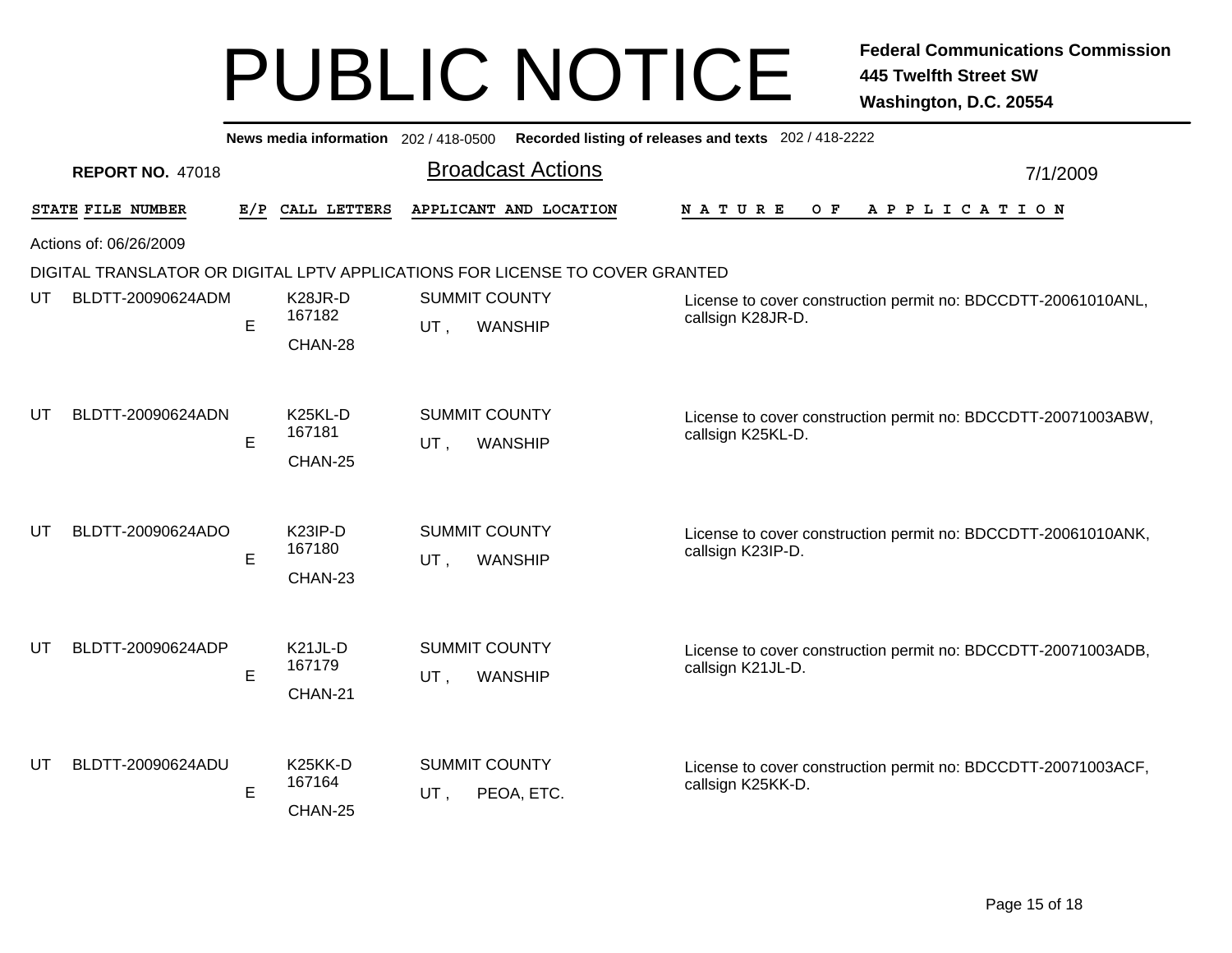| News media information 202 / 418-0500 |                         |   |                                     | Recorded listing of releases and texts 202 / 418-2222 |                                                                              |                                                                                    |          |  |  |
|---------------------------------------|-------------------------|---|-------------------------------------|-------------------------------------------------------|------------------------------------------------------------------------------|------------------------------------------------------------------------------------|----------|--|--|
|                                       | <b>REPORT NO. 47018</b> |   |                                     |                                                       | <b>Broadcast Actions</b>                                                     |                                                                                    | 7/1/2009 |  |  |
|                                       | STATE FILE NUMBER       |   | E/P CALL LETTERS                    |                                                       | APPLICANT AND LOCATION                                                       | N A T U R E<br>O F<br>A P P L I C A T I O N                                        |          |  |  |
| Actions of: 06/26/2009                |                         |   |                                     |                                                       |                                                                              |                                                                                    |          |  |  |
|                                       |                         |   |                                     |                                                       | DIGITAL TRANSLATOR OR DIGITAL LPTV APPLICATIONS FOR LICENSE TO COVER GRANTED |                                                                                    |          |  |  |
| UT                                    | BLDTT-20090624ADV       | E | <b>K21IY-D</b><br>167163            | UT.                                                   | <b>SUMMIT COUNTY</b>                                                         | License to cover construction permit no: BDCCDTT-20061010ALV,<br>callsign K21IY-D. |          |  |  |
|                                       |                         |   | CHAN-21                             | PEOA, OAKLEY                                          |                                                                              |                                                                                    |          |  |  |
| UT                                    | BLDTT-20090624ADW       |   | K33JG-D<br>167160                   |                                                       | <b>SUMMIT COUNTY</b>                                                         | License to cover construction permit no: BDCCDTT-20061010ALY,<br>callsign K33JG-D. |          |  |  |
|                                       |                         | E | CHAN-33                             | UT,                                                   | PEOA, OAKLEY                                                                 |                                                                                    |          |  |  |
| UT                                    | BLDTT-20090624ADX       | E | K18HV-D<br>167161<br>CHAN-18        | UT,                                                   | <b>SUMMIT COUNTY</b><br>PEOA, OAKLEY                                         | License to cover construction permit no: BDCCDTT-20061010ALX,<br>callsign K18HV-D. |          |  |  |
| UT                                    | BLDTT-20090624ADY       | E | <b>K35IS-D</b><br>167162<br>CHAN-35 | UT,                                                   | <b>SUMMIT COUNTY</b><br>PEOA, OAKLEY                                         | License to cover construction permit no: BDCCDTT-20061010ALW,<br>callsign K35IS-D. |          |  |  |
| UT                                    | BLDTT-20090624AEB       | E | K38KD-D<br>167167<br>CHAN-38        | UT.                                                   | <b>SUMMIT COUNTY</b><br><b>WOODLAND &amp; KAMAS</b>                          | License to cover construction permit no: BDCCDTT-20061010AMH,<br>callsign K38KD-D. |          |  |  |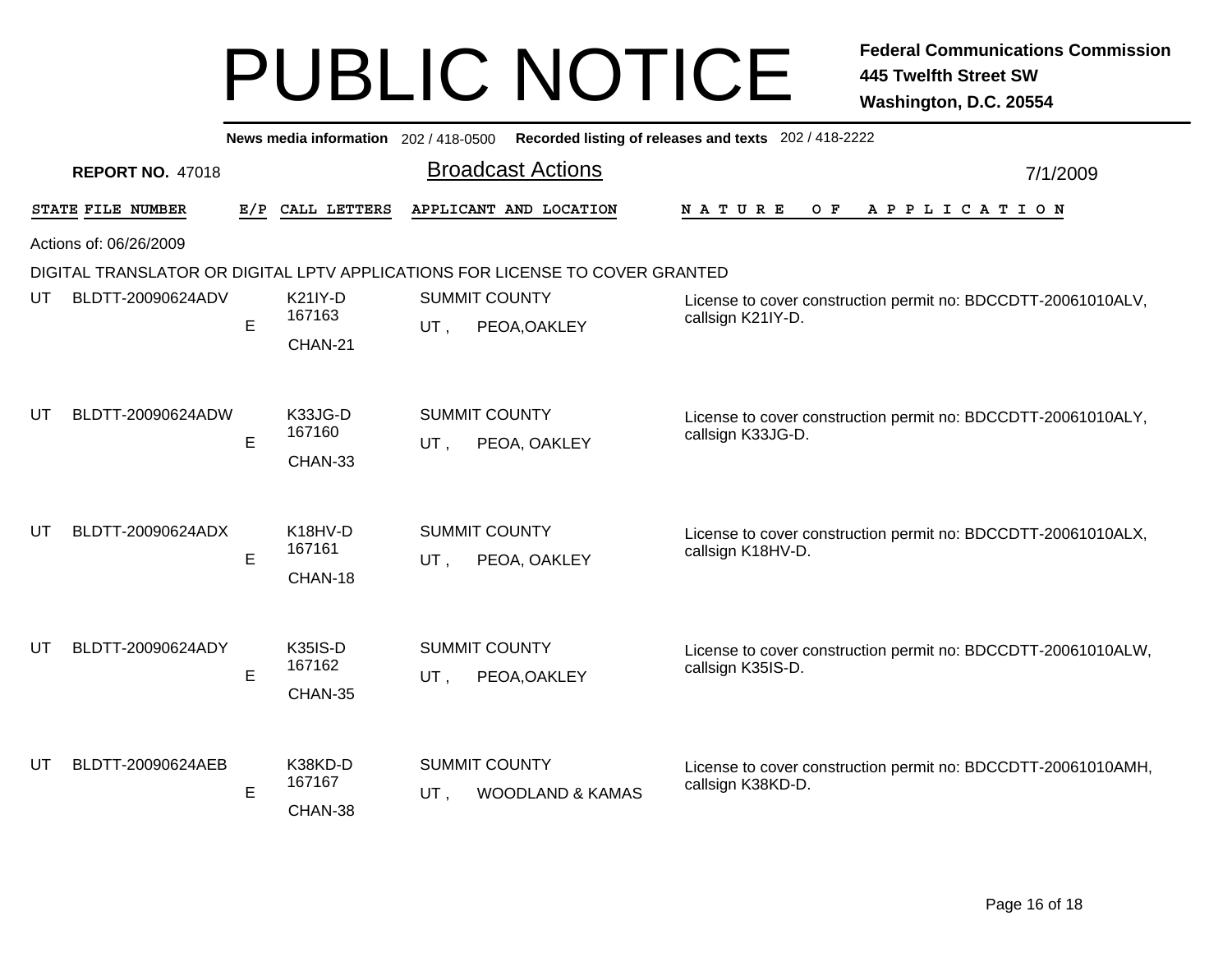|    |                         |     | News media information 202 / 418-0500 |                                                            |                                                                              | Recorded listing of releases and texts 202 / 418-2222                              |          |
|----|-------------------------|-----|---------------------------------------|------------------------------------------------------------|------------------------------------------------------------------------------|------------------------------------------------------------------------------------|----------|
|    | <b>REPORT NO. 47018</b> |     |                                       |                                                            | <b>Broadcast Actions</b>                                                     |                                                                                    | 7/1/2009 |
|    | STATE FILE NUMBER       | E/P | CALL LETTERS                          |                                                            | APPLICANT AND LOCATION                                                       | <b>NATURE</b><br>O F<br>A P P L I C A T I O N                                      |          |
|    | Actions of: 06/26/2009  |     |                                       |                                                            |                                                                              |                                                                                    |          |
|    |                         |     |                                       |                                                            | DIGITAL TRANSLATOR OR DIGITAL LPTV APPLICATIONS FOR LICENSE TO COVER GRANTED |                                                                                    |          |
| UT | BLDTT-20090624AEC       | E   | K52JZ-D<br>167169                     | <b>SUMMIT COUNTY</b><br>UT.<br><b>WOODLAND &amp; KAMAS</b> |                                                                              | License to cover construction permit no: BDCCDTT-20061010AMJ,<br>callsign K52JZ-D. |          |
|    |                         |     | CHAN-52                               |                                                            |                                                                              |                                                                                    |          |
| UT | BLDTT-20090624AED       | E   | <b>K36IS-D</b><br>167168<br>CHAN-36   | UT,                                                        | <b>SUMMIT COUNTY</b><br><b>WOODLAND &amp; KAMAS</b>                          | License to cover construction permit no: BDCCDTT-20061010AMI,<br>callsign K36IS-D. |          |
| UТ | BLDTT-20090624AEE       | E   | K34JC-D<br>167165<br>CHAN-34          | UT,                                                        | <b>SUMMIT COUNTY</b><br><b>WOODLAND &amp; KAMAS</b>                          | License to cover construction permit no: BDCCDTT-20061010AMG,<br>callsign K34JC-D. |          |
| UT | BLDTT-20090624AEF       | E   | K30KF-D<br>167166<br>CHAN-30          | UT,                                                        | <b>SUMMIT COUNTY</b><br><b>WOODLAND &amp; KAMAS</b>                          | License to cover construction permit no: BDCCDTT-20071003ACX,<br>callsign K30KF-D. |          |
| UT | BLDTT-20090624AEG       | E   | <b>K24IG-D</b><br>167170<br>CHAN-24   | UT,                                                        | <b>SUMMIT COUNTY</b><br><b>WOODLAND</b>                                      | License to cover construction permit no: BDCCDTT-20071003ACY,<br>callsign K24IG-D. |          |